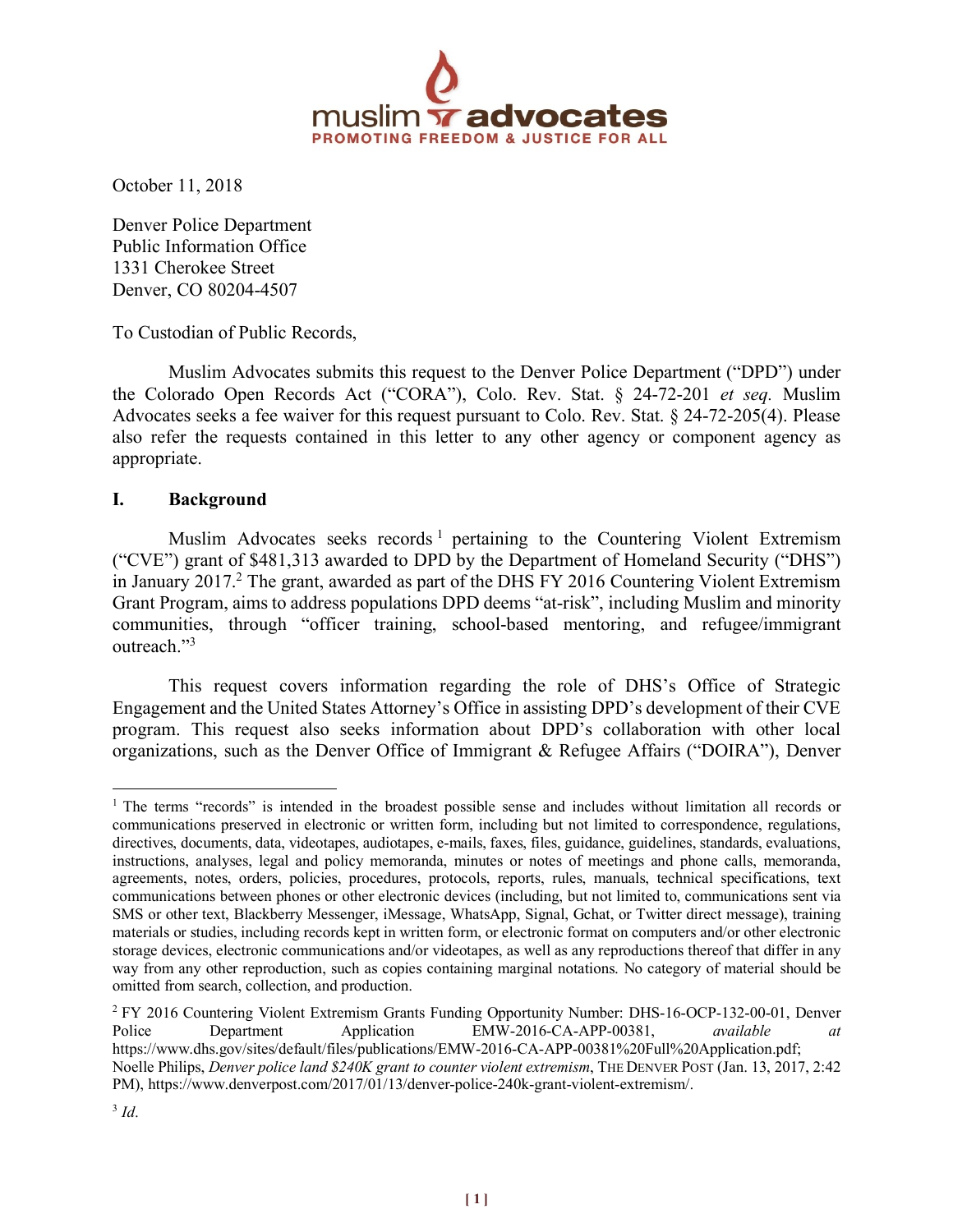Public Schools ("DPS"), and Goodwill Industries, in the design and implementation of their CVE program.

# **II. Description of Records**

Muslim Advocates requests the following records:

- 1. Procedures, policies, guidelines, or memoranda regarding DPD's development of the CVE program;
- 2. Records or communications involving DPD and DOIRA discussing the development of a curriculum for immigrants and refugees and/or the signs and tactics of radicalization. The requested records include communications with city agencies to develop curriculum around Human/Social Services; Housing, International Committee; Law Enforcement/Safety/Courts – Police, Sheriff, Fire, Courts, District Attorney; Youth/Education; Technology; Economic Development; Human Rights and Immigrant Affairs;
- 3. Records or communications involving DPD and DPS discussing mentoring programs in Denver schools as part of implementing the DHS CVE grant;
- 4. Correspondence or any other communication between DPD and USAO or DHS' Office of Strategic Engagement discussing the development and implementation of an intervention model or any other techniques related to CVE efforts;
- 5. Records or communications by DPD personnel concerning training of Colorado state and local law enforcement officers, investigators, and any other related law enforcement in CVE, including training curriculum developed around Homegrown Violent Extremism (HVE), CVE as a response, refugee culture, and cultural competency;
- 6. Records or communications concerning DPD officer education, training, and partnering with community groups on intervention in instances of potential violent extremism. This request includes any records or communications regarding CVE exchanged with or concerning the Colorado Muslim Connection, USAO, DHS, the National Counterterrorism Center, and other Department of Justice affiliates;
- 7. Records concerning any CVE events, meetings, conferences, briefings, workshops, and/or trainings attended or offered by DPD personnel;
- 8. Records concerning any programs, reports, documents, meetings, briefings, conferences, workshops and trainings stemming from a collaboration between DPD, DPS, and/or Goodwill Industries on a mentoring program designed for "at-risk" middle and high school students, including program implementation, outreach, and recruitment within schools;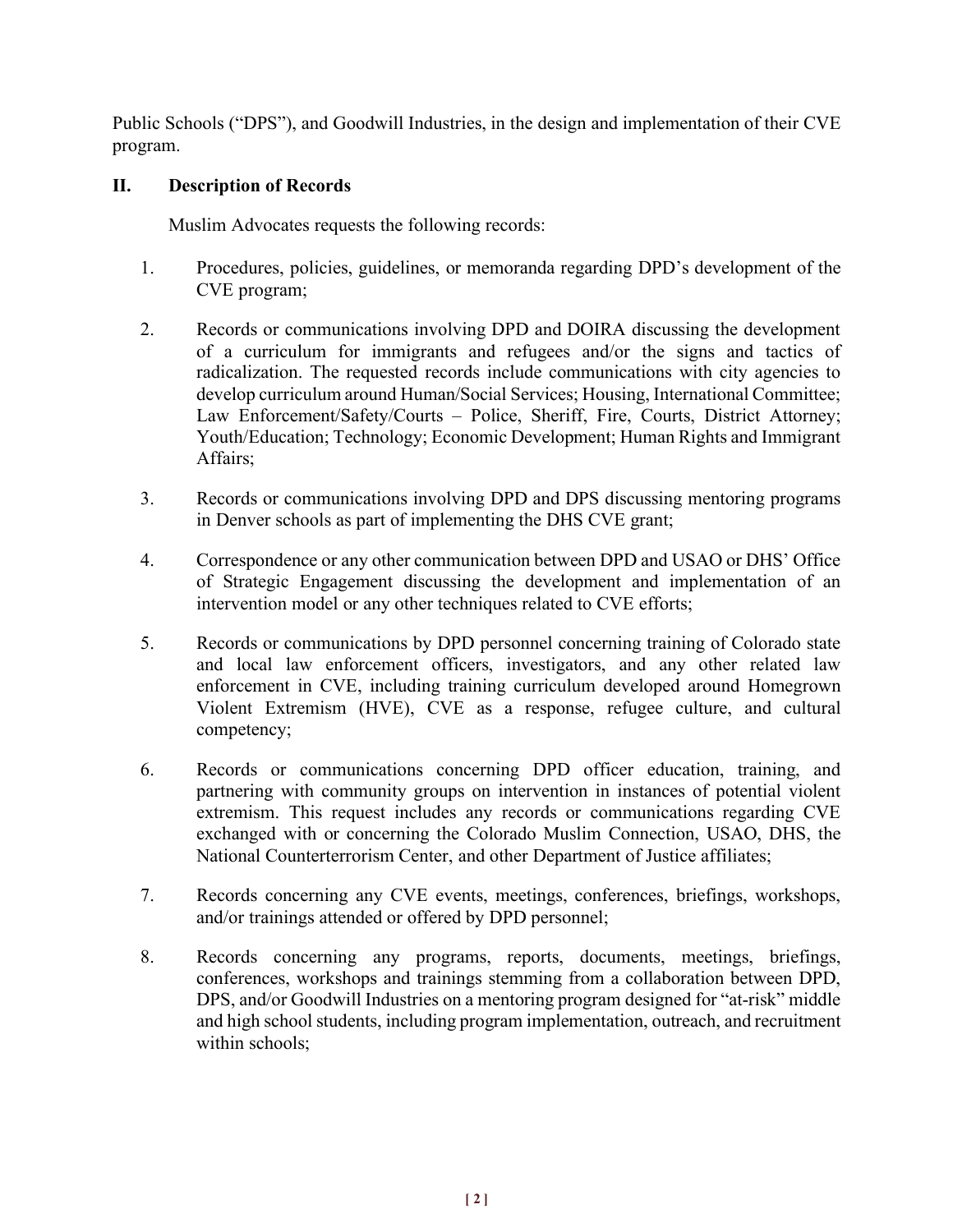- 9. Records and communications involving DPD personnel concerning CVE-related mentor recruitment and programming support, including recruitment by and through the Men@Work and Women in Leadership programs;
- 10. Records and communications between DPD personnel and DOIRA discussing the development of a CVE-related academy similar to Denver's Citizens' Academy or Citizens' Police Academy, including officer training and academy curriculum;
- 11. Any policies, guidelines, or procedures used in the design of DPD officer training related to CVE, including metrics, standards, assessments, and questions used in preand post-course evaluations to measure officer understanding of course implementation and concepts;
- 12. Any policies, guidelines, metrics, standards, or procedures used by DPD or DPS to determine middle and high schools and students that will be targeted for CVE-related mentoring, including metrics of racial and ethnic demographic information, ESL rates, and socioeconomic data;
- 13. Non-identifying data regarding the race and religion of DPS students referred for inschool CVE programming, including mentoring, workshops, and trainings;
- 14. The names of the DPS schools in which CVE programming will be or has been implemented by DPD and/or Goodwill Industries;
- 15. Any records or correspondence concerning or with the World Organization for Resource Development and Education ("WORDE") or Building Resilience Against Violent Extremism ("BRAVE"); and
- 16. Records describing the processing of this request, including but not limited to records sufficient to identify the search terms used and the search queries conducted; records sufficient to identify the locations and custodians searched; any tracking sheets used to track the processing of this request; and any questionnaires or certifications completed by individual custodians or components used to determine whether they possess responsive materials or to describe how they conducted searches.

### **III. Description of Processing**

The Requestor seeks disclosure of the following records that were prepared, received, transmitted, collected and/or maintained by the Recipients and any other agency components thereof.

**Please search all records regarding agency business.** Please perform custodian-driven searches but do not rely solely on custodian-driven searches; DPD may not have direct access to files stored in .PST files, outside of network drives, in paper format, or in personal email accounts. Please do not exclude searches of files or emails in the personal custody of department officials, such as personal email accounts. Please use the most up-to-date technologies to search for responsive information and take steps to ensure that the most complete repositories of information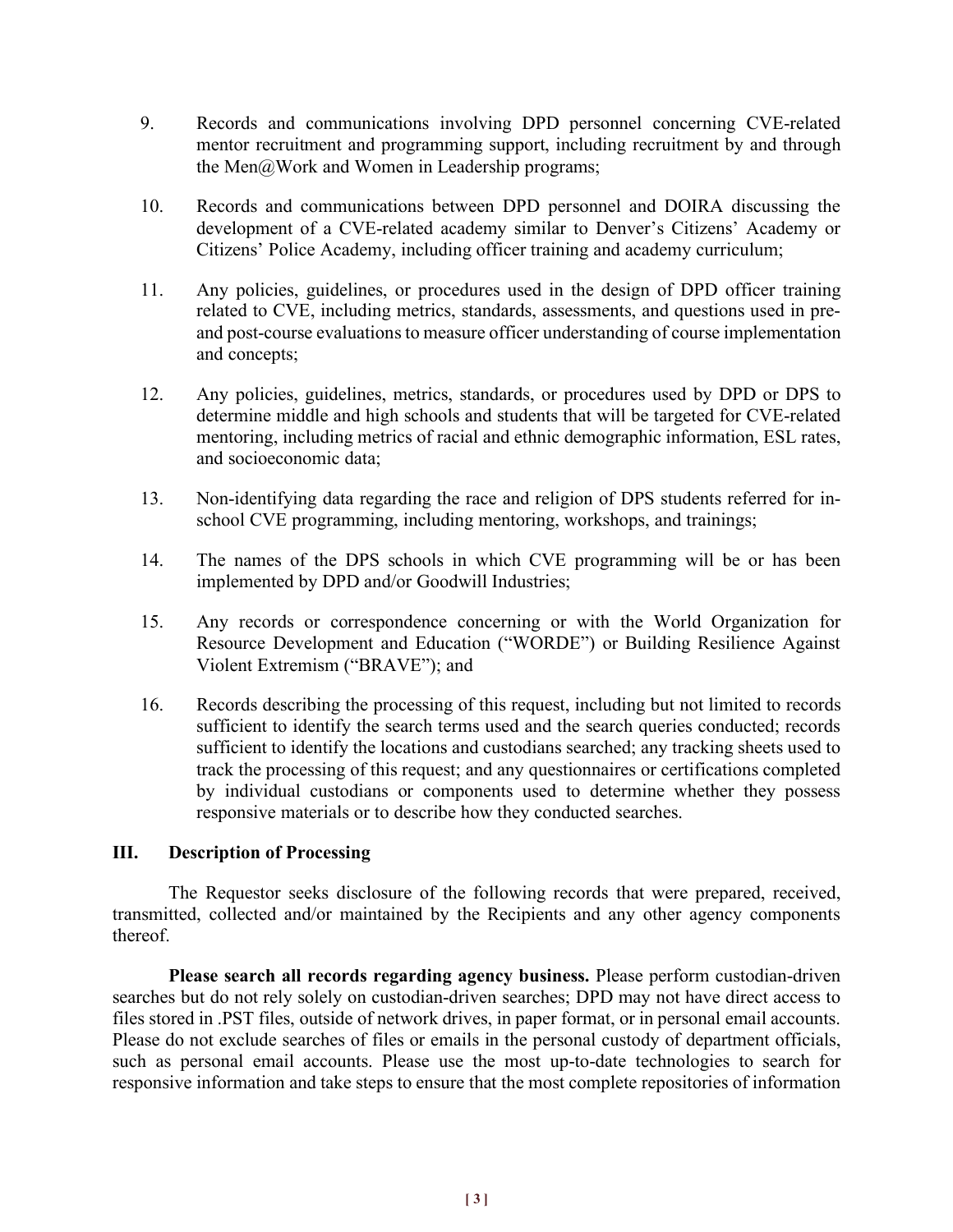are searched. Muslim Advocates is available to work with you to craft appropriate search terms, if necessary.

**Please produce records in electronic form.** Where possible, please provide responsive material in electronic format by email to  $nimra@muslimadvocates.org$ . Please furnish any responsive material sent by mail to:

Muslim Advocates P.O. Box 34440 Washington, D.C. 20043

**Please produce electronic records in their native format.** Muslim Advocates requests that responsive electronic records be provided electronically in their native file format, if possible. In particular, please produce electronic files in a format that contains the original metadata of the files.4 If the records cannot be produced in their native format, please (1) provide an explanation why the records cannot be so produced; and (2) please produce records electronically in a textsearchable, static-image format (PDF), in the best image quality in the agency's possession.

**Please produce documents as they become available.** Muslim Advocates would prefer a rolling production. We would be happy to discuss a search priority and schedule for production.

**If you withhold records or parts of records, please provide the justification for the**  withholding. If it is your position that any portion of the requested records is exempt from disclosure, please provide an index of those records.

**If you withhold portions of a record, please produce all segregable portions.** CORA does not exempt from inspection records that contain both exempt and nonexempt information, nor does it prohibit inspection of public information in a record otherwise subject to inspection merely because the record also contains exempt information. Colo. Rev. Stat. § 24-72-201 *et seq*. In the event some portions of the requested records are properly exempt from disclosure, please disclose any reasonably segregable non-exempt portions of the requested records. If it is your position that a document contains non-exempt segments, but that those non-exempt segments are so dispersed throughout the document as to make segregation impossible, please state what portion of the document is non-exempt, and how the material is dispersed throughout the document. If a request is denied in whole, please state specifically that it is not reasonable to segregate portions of the record for release.

### **V. Application for Waiver or Limitation of Fees**

Muslim Advocates is a non-profit civil rights and advocacy organization; it focuses on issues of particular relevance to the American Muslim community.<sup>5</sup> We request a waiver of fees

 <sup>4</sup> As a non-exhaustive list of examples: Microsoft Excel spreadsheets are to be produced as files that open in Excel, with all original data and formulas intact; Microsoft Word documents are to be produced in the same file format they are stored in, such that they contain all tracked changes and comments present in the documents; and emails are to be produced with all metadata fields intact, including but not limited to the date and time the email was sent, the full names and email addresses of all recipients, any data contained in the bcc: field, and all attachments.

<sup>5</sup> *About*, MUSLIM ADVOCATES, https://www.muslimadvocates.org/about/.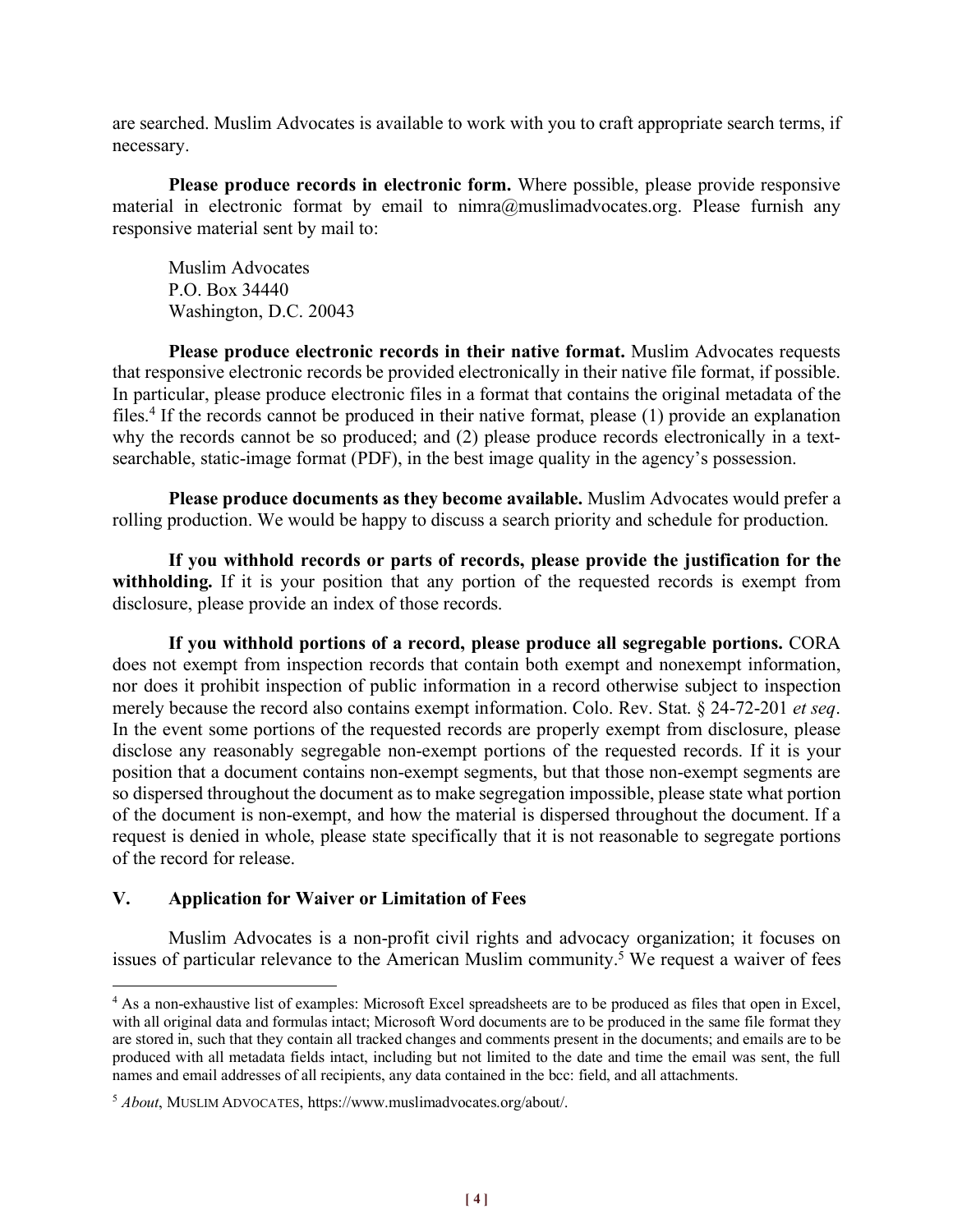for document search, review, and duplication on the grounds that disclosure of the requested records is in the public interest and because such fees may be reduced or waived by the custodian if they are to be used for a public purpose, including nonprofit activities and journalism. Colo. Rev. Stat. § 24-72-205(4).

These records will shed light on current government practices. The stated goals of the grant include designing programs that instruct hundreds of police officers on preventing and combating violent extremism as well as programs where police officers mentor students designated troubled or at-risk within Denver Public Schools.6 The grant application also references a community outreach component targeted at immigrant populations throughout the city. This information directly impacts the lives of Denverites, especially those who are immigrants, refugees, religious minorities, parents, and schoolchildren.

Funding for CVE programs is particularly controversial because it prejudicially targets Muslim communities, casting them under suspicion and labeling them as inherently susceptible to terrorism – even as numerous crime statistics and surveys indicates that American Muslims have no greater predilection for violence than any other American religious group.7 Muslim Advocates serves these communities through legal advocacy and educational outreach and it is imperative we understand how CVE-related funding is dedicated in each city with a program.

Further, the information in these documents has the potential to either reveal or confirm the absence of government misconduct, which is inherently in the public interest. *See Electrical Workers v. Denver Metropolitan Major League Baseball Stadium District*, 880 P.2d 160 (Colo. App. 1994) ("[B]y providing access to public records, the workings of government are not unduly shielded from the public eye."). News accounts<sup>8</sup> underscore the substantial public interest in the records sought through this request. Given the ongoing and widespread media attention and the heavy impact CVE programs have on targeted communities, the records sought will significantly contribute to public understanding of an issue of profound public importance.

The Requestor is not filing this Request to further its commercial interest. Requestor Muslim Advocates is a  $501(c)(3)$  non-profit organization. Any information disclosed by the Requestor as a result of this CORA request will be made available to the public at no cost through a combination of outreach to media outlets and the Requestor's website (available at www.muslimadvocates.org).

 <sup>6</sup> FY 2016 Grant, *supra* note 4.

<sup>7</sup> *See, e.g.*, *Group Efforts Aimed at 'Countering Violent Extremism' Spread,* DENVER POST (Jul 5, 2016), https://www.denverpost.com/2016/07/05/group-efforts-aimed-at-countering-violent-extremism-spread/; Julia Edwards Ainsley, Dustin Volz, & Kristina Cooke, *Exclusive: Trump to Focus Counter-Extremism Program Solely on Islam – Sources*, REUTERS (Feb. 1, 2017), https://www.reuters.com/article/us-usa-trump-extremists-programexclusiv-idUSKBN15G5VO.

<sup>8</sup> *See, e.g.*, Elizabeth Hernandez, *Denver Police Department Uses \$240K Grant to Battle Violent Extremism*, DENVER POST (Jun. 7, 2018), https://www.denverpost.com/2018/06/07/denver-police-grant-violent-extremism/; Waqas Mirza, *Denver's Counterterror Program Sets Sights on Black Lives Matter, LGBTQ Groups, and Refugees*, MUCKROCK (Mar, 9, 2017), https://www.muckrock.com/news/archives/2017/mar/09/denvers-counterterror-BLM/.